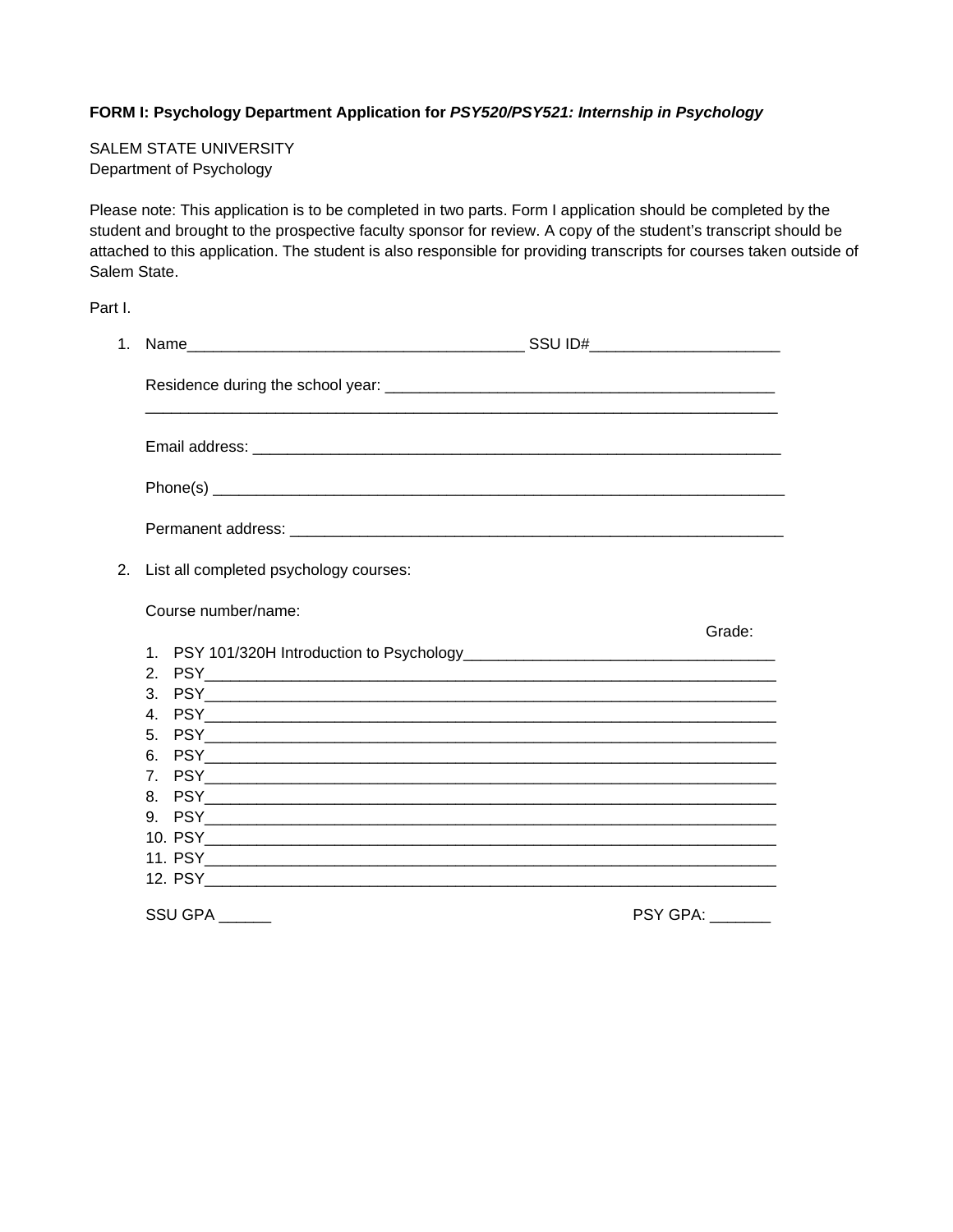#### Form I continued

3. What particular skills or interests do you have that might contribute to your selection of Internship sites?

<u> 1989 - Jan Jan James, mars and de la provincia de la provincia de la provincia de la provincia de la provinci</u>

- 4. Employment experiences (include summer and part-time jobs):
- 5. Volunteer experiences:
- 6. What type of agency and/or kind of population do you prefer for your Internship?
- 7. List two to four sites from the Psychology Department Handbook of Approved Sites that you are considering. Describe why the site interests you.

Name of site/reason for interest:

 $\sim$  2.  $3.$  $4.$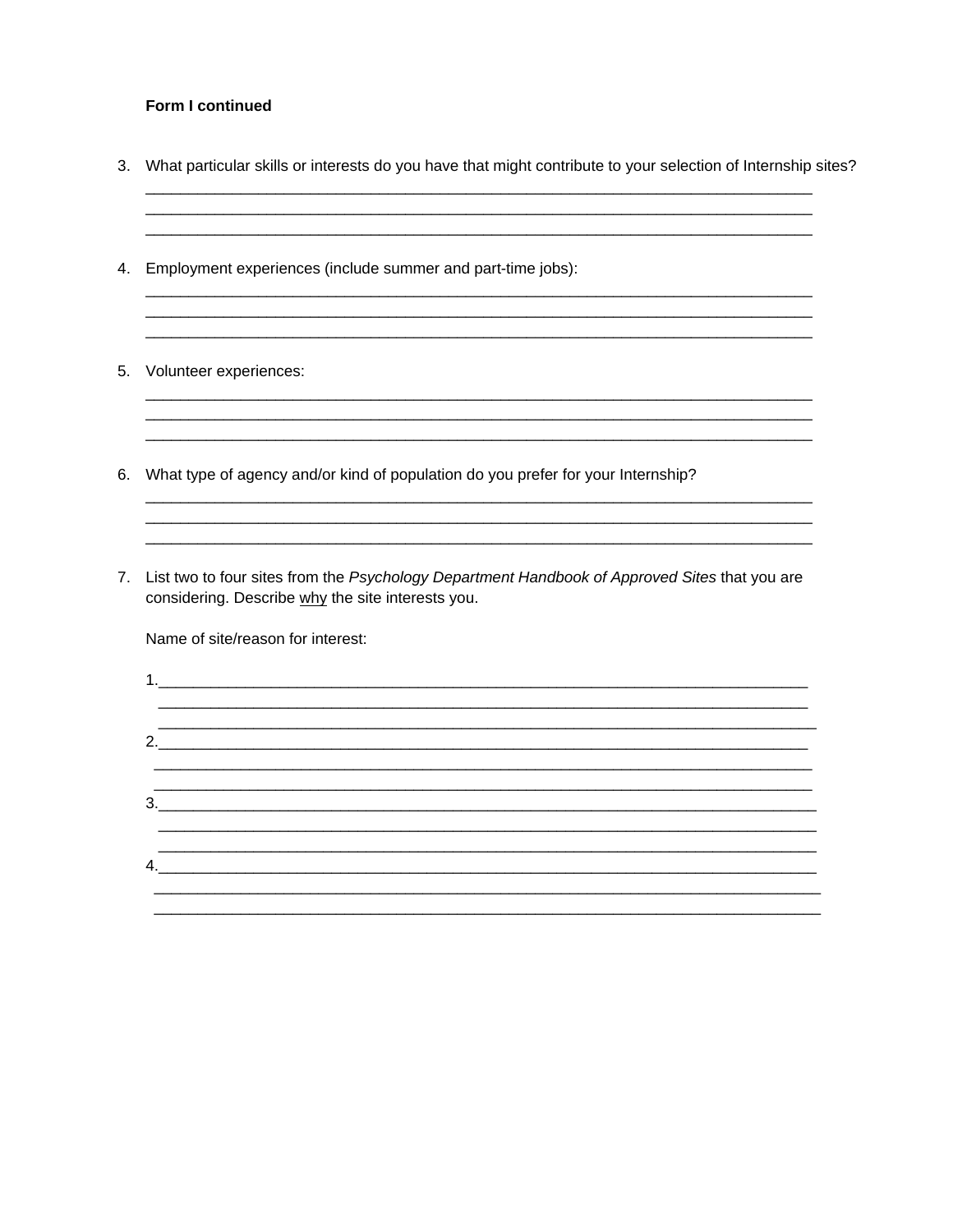### **FORM II: Verification of Acceptance of Student Intern:** *PSY520/PSY521 Internship in Psychology*

| <b>SALEM STATE UNIVERSITY</b>                                                                                                                                                                                                        |
|--------------------------------------------------------------------------------------------------------------------------------------------------------------------------------------------------------------------------------------|
| Department of Psychology                                                                                                                                                                                                             |
|                                                                                                                                                                                                                                      |
| Professor_________________________                                                                                                                                                                                                   |
| <b>Faculty Sponsor</b>                                                                                                                                                                                                               |
| Department of Psychology                                                                                                                                                                                                             |
| Salem State University                                                                                                                                                                                                               |
| Salem, MA 01970                                                                                                                                                                                                                      |
|                                                                                                                                                                                                                                      |
|                                                                                                                                                                                                                                      |
|                                                                                                                                                                                                                                      |
|                                                                                                                                                                                                                                      |
| (Name of Student Intern)                                                                                                                                                                                                             |
|                                                                                                                                                                                                                                      |
| have his/her PSY520/PSY521 Internship in Psychology field experience in this agency for the                                                                                                                                          |
| ____________________academic semester.                                                                                                                                                                                               |
| The following "particulars" will encompass the internship:                                                                                                                                                                           |
| Agency: 2008 2008 2010 2020 2021 2022 2023 2024 2022 2023 2024 2022 2023 2024 2022 2023 2024 2022 20                                                                                                                                 |
|                                                                                                                                                                                                                                      |
|                                                                                                                                                                                                                                      |
|                                                                                                                                                                                                                                      |
|                                                                                                                                                                                                                                      |
|                                                                                                                                                                                                                                      |
| Days and times on site: <u>contained a set of the set of the set of the set of the set of the set of the set of the set of the set of the set of the set of the set of the set of the set of the set of the set of the set of th</u> |
|                                                                                                                                                                                                                                      |
|                                                                                                                                                                                                                                      |

Sincerely,

(Name)

(Title)

(Date)

I have read and agree to the above information:

\_\_\_\_\_\_\_\_\_\_\_\_\_\_\_\_\_\_\_\_\_\_\_\_\_\_\_\_\_\_\_\_\_\_\_\_\_\_\_\_\_\_\_\_\_ (Signed and Dated by Student Intern)

\_\_\_\_\_\_\_\_\_\_\_\_\_\_\_\_\_\_\_\_\_\_\_\_\_\_\_\_\_\_\_\_\_\_\_\_\_\_\_\_\_\_\_\_\_

\_\_\_\_\_\_\_\_\_\_\_\_\_\_\_\_\_\_\_\_\_\_\_\_\_\_\_\_\_\_\_\_\_\_\_\_\_\_\_\_\_\_\_\_\_

\_\_\_\_\_\_\_\_\_\_\_\_\_\_\_\_\_\_\_\_\_\_\_\_\_\_\_\_\_\_\_\_\_\_\_\_\_\_\_\_\_\_\_\_\_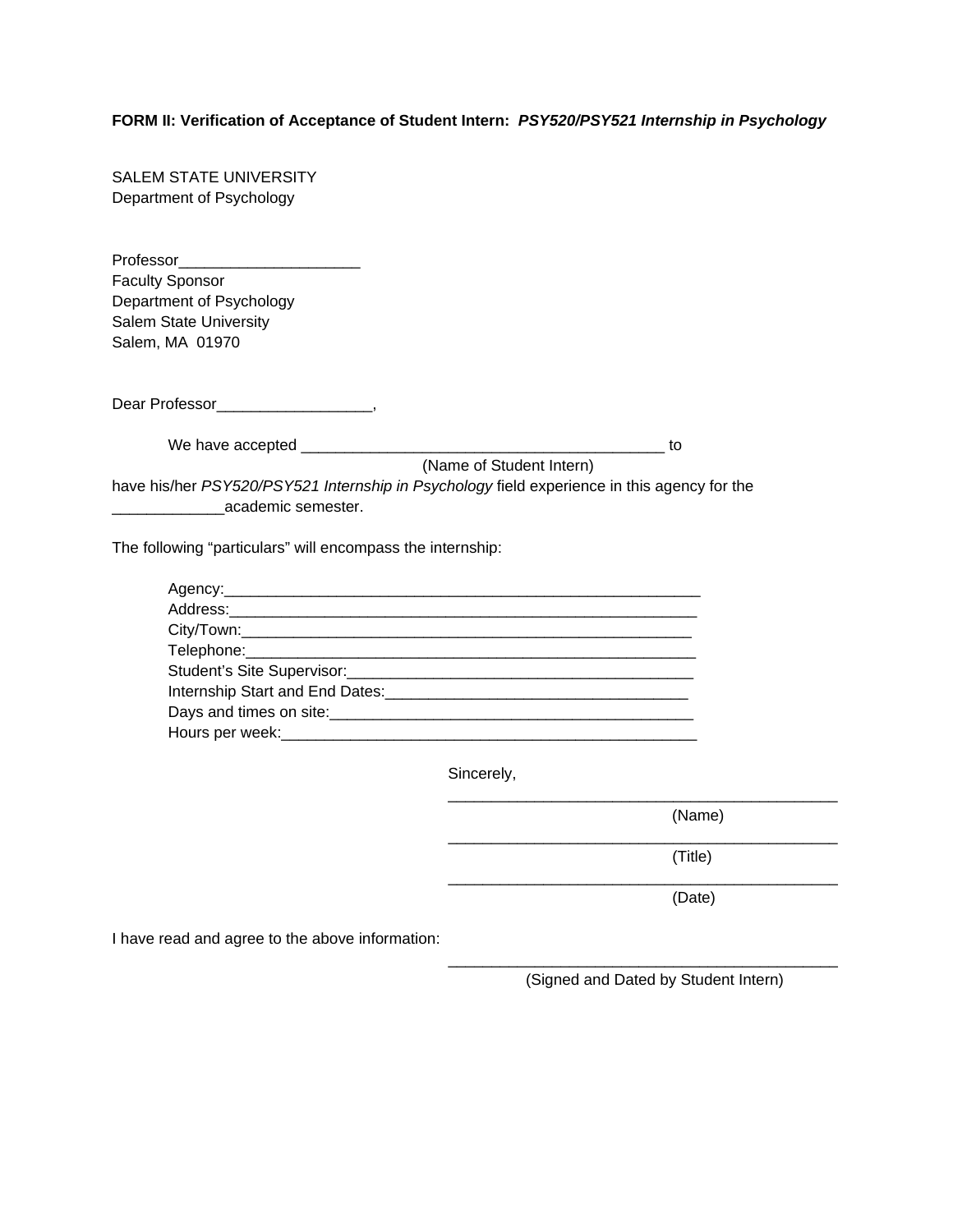#### **FORM III: Contract between Student Intern and Site Supervisor**

| Student Intern                                                                | Site Supervisor                                                                                           |  |  |
|-------------------------------------------------------------------------------|-----------------------------------------------------------------------------------------------------------|--|--|
|                                                                               | _______________ Signed on__________________                                                               |  |  |
|                                                                               | Site<br>Date                                                                                              |  |  |
| 1. The following times and dates apply to this internship:                    |                                                                                                           |  |  |
| Start date:__________________                                                 |                                                                                                           |  |  |
| End date: __________________                                                  |                                                                                                           |  |  |
| Days and times on site:                                                       |                                                                                                           |  |  |
| Hours per week: ___________                                                   |                                                                                                           |  |  |
|                                                                               | 2. The following activities and responsibilities are agreed upon to be part of the internship experience: |  |  |
|                                                                               |                                                                                                           |  |  |
|                                                                               |                                                                                                           |  |  |
|                                                                               |                                                                                                           |  |  |
|                                                                               |                                                                                                           |  |  |
|                                                                               |                                                                                                           |  |  |
|                                                                               |                                                                                                           |  |  |
|                                                                               |                                                                                                           |  |  |
|                                                                               |                                                                                                           |  |  |
|                                                                               |                                                                                                           |  |  |
|                                                                               |                                                                                                           |  |  |
|                                                                               |                                                                                                           |  |  |
| 3. The following supervision arrangements for the internship are:             |                                                                                                           |  |  |
|                                                                               |                                                                                                           |  |  |
|                                                                               | A. Hours per week (1/2 hr. minimum face to face) ____________.                                            |  |  |
|                                                                               | B. Required meetings per week: _____________ length of meeting ___________.                               |  |  |
|                                                                               | C. Additional Requirements for students by Site Supervisor during supervision:                            |  |  |
|                                                                               |                                                                                                           |  |  |
|                                                                               |                                                                                                           |  |  |
|                                                                               |                                                                                                           |  |  |
|                                                                               |                                                                                                           |  |  |
|                                                                               |                                                                                                           |  |  |
| 4. The following orientation arrangements of the student on the site will be: |                                                                                                           |  |  |
|                                                                               |                                                                                                           |  |  |
|                                                                               |                                                                                                           |  |  |
|                                                                               |                                                                                                           |  |  |
|                                                                               |                                                                                                           |  |  |

6. Student Intern will complete the *Evaluation of Placement by Student Intern* form twice: midway through the internship and at the completion of the internship.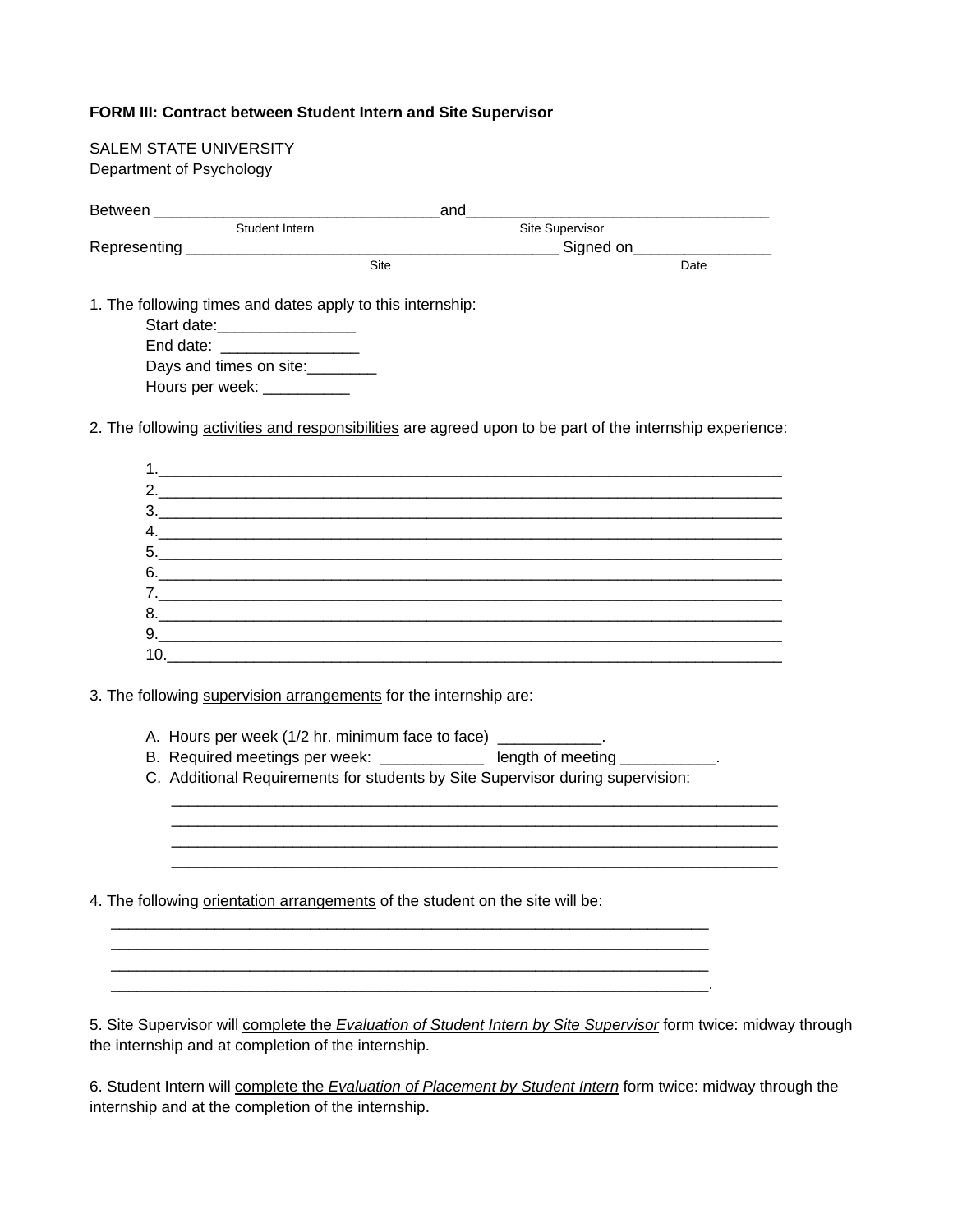#### **FORM III continued**

I hereby agree to accept the terms of this agreement and will fulfill all the site requirements herein stated. I also agree to notify my faculty sponsor and site supervisor in a timely manner if any problems arise or if there are significant changes/problems which impact on the internship.

Signature of Student Intern **Date** 

I hereby agree to the terms of this agreement and will serve as the Site Supervisor during the course of the internship.

\_\_\_\_\_\_\_\_\_\_\_\_\_\_\_\_\_\_\_\_\_\_\_\_\_\_\_\_\_\_\_\_\_\_ \_\_\_\_\_\_\_\_\_\_\_\_\_\_\_\_\_\_\_\_\_\_\_\_

\_\_\_\_\_\_\_\_\_\_\_\_\_\_\_\_\_\_\_\_\_\_\_\_\_\_\_\_\_\_\_\_\_\_\_ \_\_\_\_\_\_\_\_\_\_\_\_\_\_\_\_\_\_\_\_\_\_\_\_

Signature of Site Supervisor **Date**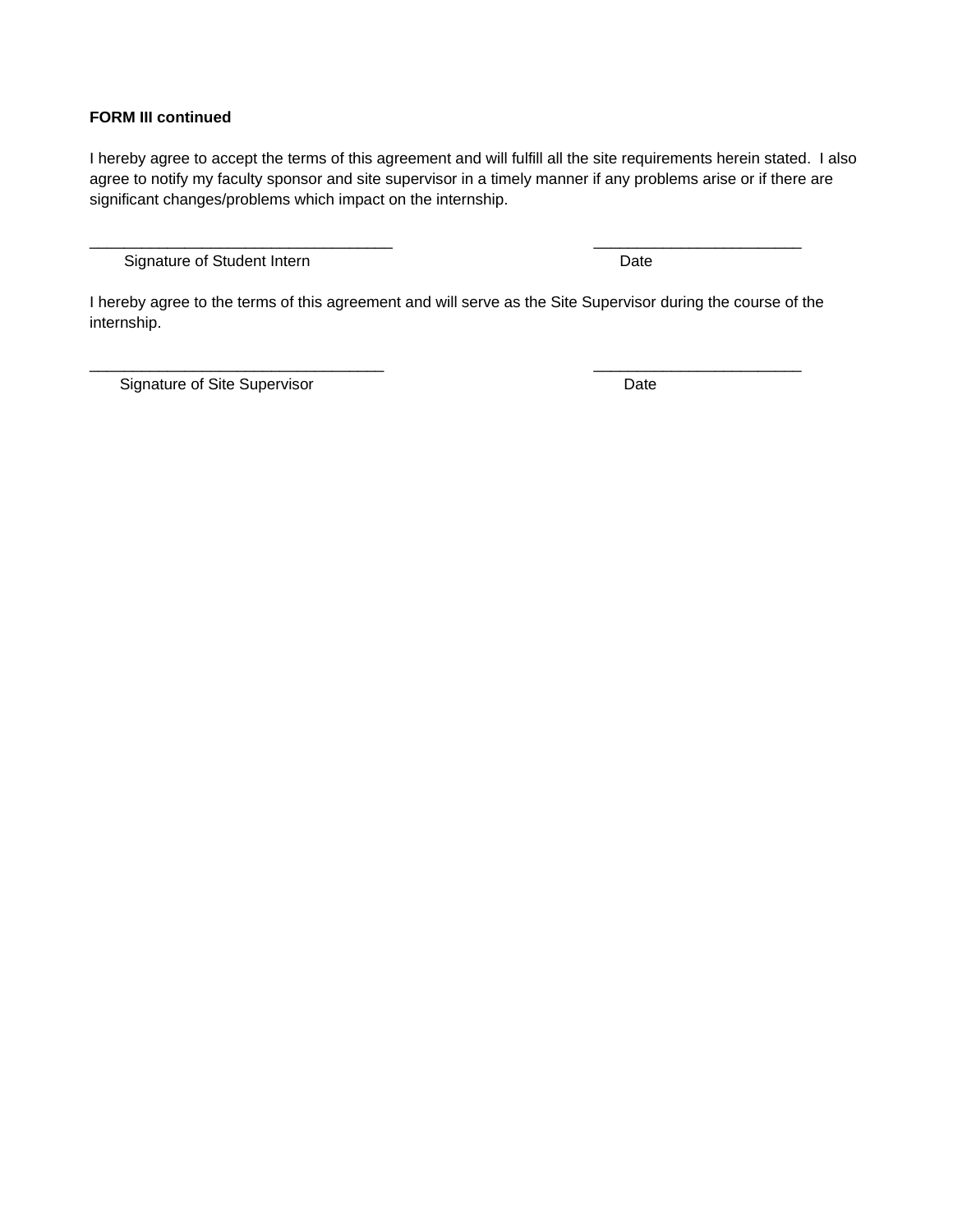## **FORM IV: Contract between Student Intern and Faculty Sponsor**

 $\frac{1}{2}$  ,  $\frac{1}{2}$  ,  $\frac{1}{2}$  ,  $\frac{1}{2}$  ,  $\frac{1}{2}$  ,  $\frac{1}{2}$  ,  $\frac{1}{2}$  ,  $\frac{1}{2}$  ,  $\frac{1}{2}$  ,  $\frac{1}{2}$  ,  $\frac{1}{2}$  ,  $\frac{1}{2}$  ,  $\frac{1}{2}$  ,  $\frac{1}{2}$  ,  $\frac{1}{2}$  ,  $\frac{1}{2}$  ,  $\frac{1}{2}$  ,  $\frac{1}{2}$  ,  $\frac{1$ 

| <b>SALEM STATE UNIVERSITY</b><br>Department of Psychology |                                                         |                               |                        |
|-----------------------------------------------------------|---------------------------------------------------------|-------------------------------|------------------------|
|                                                           |                                                         |                               |                        |
| Between __________________                                |                                                         | _and_________________________ |                        |
|                                                           | Student Intern                                          |                               | <b>Faculty Sponsor</b> |
|                                                           |                                                         |                               |                        |
| Site Contact Information:                                 |                                                         |                               |                        |
|                                                           |                                                         |                               |                        |
|                                                           |                                                         |                               |                        |
|                                                           | Other site Contact(s) and Phone Numbers:                |                               |                        |
|                                                           |                                                         |                               |                        |
|                                                           | The following times and dates apply to this internship: |                               |                        |
|                                                           |                                                         |                               |                        |
|                                                           |                                                         |                               |                        |
|                                                           |                                                         |                               |                        |
|                                                           |                                                         |                               |                        |
|                                                           | Schedule of Meetings with Faculty Supervisor:           |                               |                        |
|                                                           |                                                         |                               |                        |
|                                                           |                                                         |                               |                        |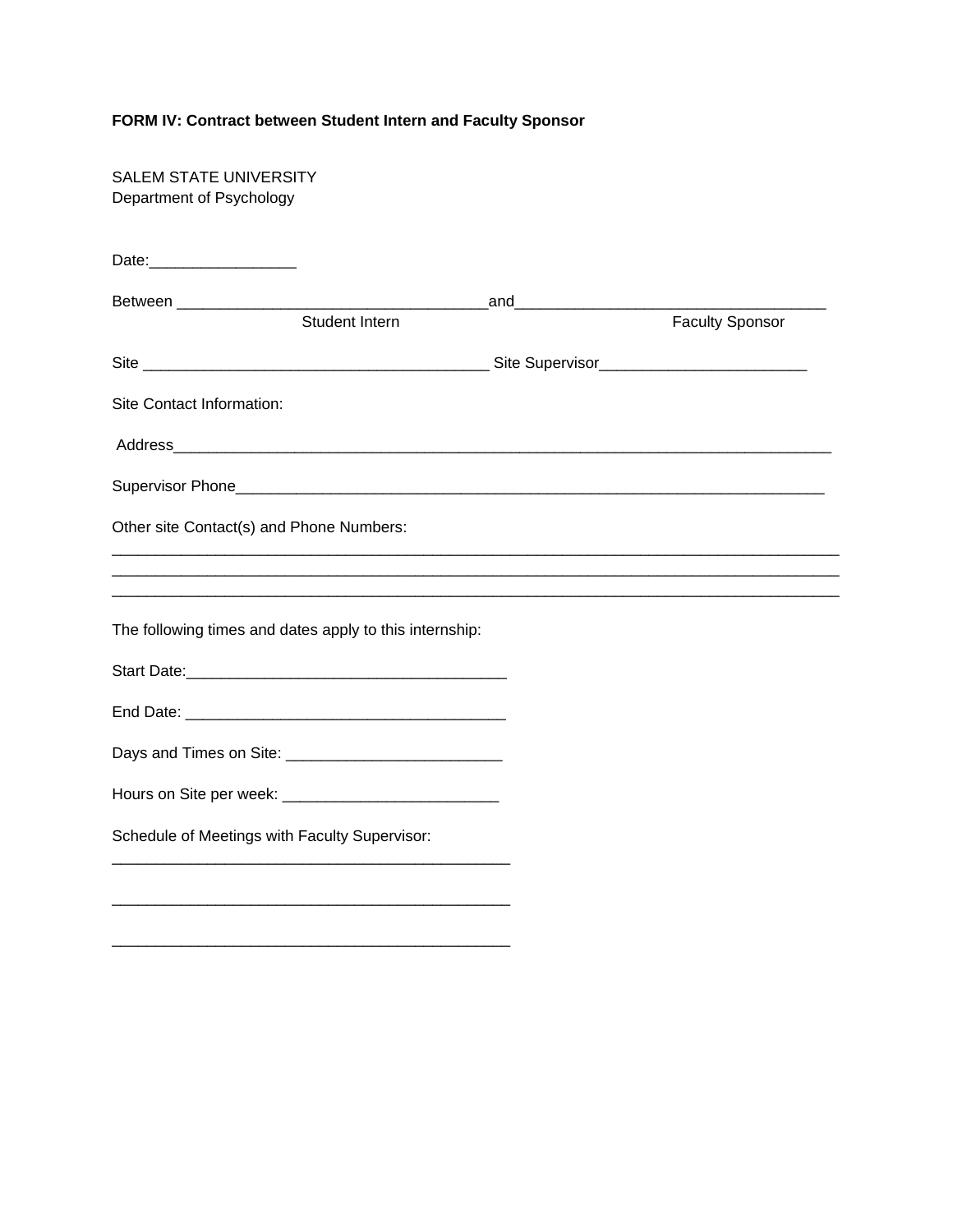#### **FORM IV Continued**

The following activities and responsibilities have been agreed upon by the student Intern and the Faculty Supervisor to be part of the internship experience:

\_\_\_\_\_\_\_\_\_\_\_\_\_\_\_\_\_\_\_\_\_\_\_\_\_\_\_\_\_\_\_\_\_\_\_\_\_\_\_\_\_\_\_\_\_\_\_\_\_\_\_\_\_\_\_\_\_\_\_\_\_\_\_\_\_\_\_\_\_\_\_\_\_\_\_\_

\_\_\_\_\_\_\_\_\_\_\_\_\_\_\_\_\_\_\_\_\_\_\_\_\_\_\_\_\_\_\_\_\_\_\_\_\_\_\_\_\_\_\_\_\_\_\_\_\_\_\_\_\_\_\_\_\_\_\_\_\_\_\_\_\_\_\_\_\_\_\_\_\_\_\_\_

\_\_\_\_\_\_\_\_\_\_\_\_\_\_\_\_\_\_\_\_\_\_\_\_\_\_\_\_\_\_\_\_\_\_\_\_\_\_\_\_\_\_\_\_\_\_\_\_\_\_\_\_\_\_\_\_\_\_\_\_\_\_\_\_\_\_\_\_\_\_\_\_\_\_\_\_

\_\_\_\_\_\_\_\_\_\_\_\_\_\_\_\_\_\_\_\_\_\_\_\_\_\_\_\_\_\_\_\_\_\_\_\_\_\_\_\_\_\_\_\_\_\_\_\_\_\_\_\_\_\_\_\_\_\_\_\_\_\_\_\_\_\_\_\_\_\_\_\_\_\_\_\_

\_\_\_\_\_\_\_\_\_\_\_\_\_\_\_\_\_\_\_\_\_\_\_\_\_\_\_\_\_\_\_\_\_\_\_\_\_\_\_\_\_\_\_\_\_\_\_\_\_\_\_\_\_\_\_\_\_\_\_\_\_\_\_\_\_\_\_\_\_\_\_\_\_\_\_\_.

All requirements of the attached Internship Syllabus are requirements of the Student and Faculty Sponsor Contract.

Satisfactory completion of all terms of the *Student and Site Supervisor Contract* are hereby incorporated as a requirement for the satisfactory completion of this *Student Intern and Faculty Sponsor Contract.*

The Faculty Sponsor will grade the student's Internship when all requirements of the Student Intern and Faculty Contract are complete

I hereby agree to accept the terms of this agreement and will fulfill all the site requirements herein stated. I also agree to notify my faculty sponsor and site supervisor in a timely manner if any problems arise or if there are significant changes in the nature of the internship.

 $\frac{1}{2}$  ,  $\frac{1}{2}$  ,  $\frac{1}{2}$  ,  $\frac{1}{2}$  ,  $\frac{1}{2}$  ,  $\frac{1}{2}$  ,  $\frac{1}{2}$  ,  $\frac{1}{2}$  ,  $\frac{1}{2}$  ,  $\frac{1}{2}$  ,  $\frac{1}{2}$  ,  $\frac{1}{2}$  ,  $\frac{1}{2}$  ,  $\frac{1}{2}$  ,  $\frac{1}{2}$  ,  $\frac{1}{2}$  ,  $\frac{1}{2}$  ,  $\frac{1}{2}$  ,  $\frac{1$ 

 $\frac{1}{2}$  ,  $\frac{1}{2}$  ,  $\frac{1}{2}$  ,  $\frac{1}{2}$  ,  $\frac{1}{2}$  ,  $\frac{1}{2}$  ,  $\frac{1}{2}$  ,  $\frac{1}{2}$  ,  $\frac{1}{2}$  ,  $\frac{1}{2}$  ,  $\frac{1}{2}$  ,  $\frac{1}{2}$  ,  $\frac{1}{2}$  ,  $\frac{1}{2}$  ,  $\frac{1}{2}$  ,  $\frac{1}{2}$  ,  $\frac{1}{2}$  ,  $\frac{1}{2}$  ,  $\frac{1$ 

Signature of Student Intern **Date** 

I hereby agree to the terms of this agreement and will serve as the Faculty Sponsor during the course of the internship.

Signature of Faculty Sponsor **Date**